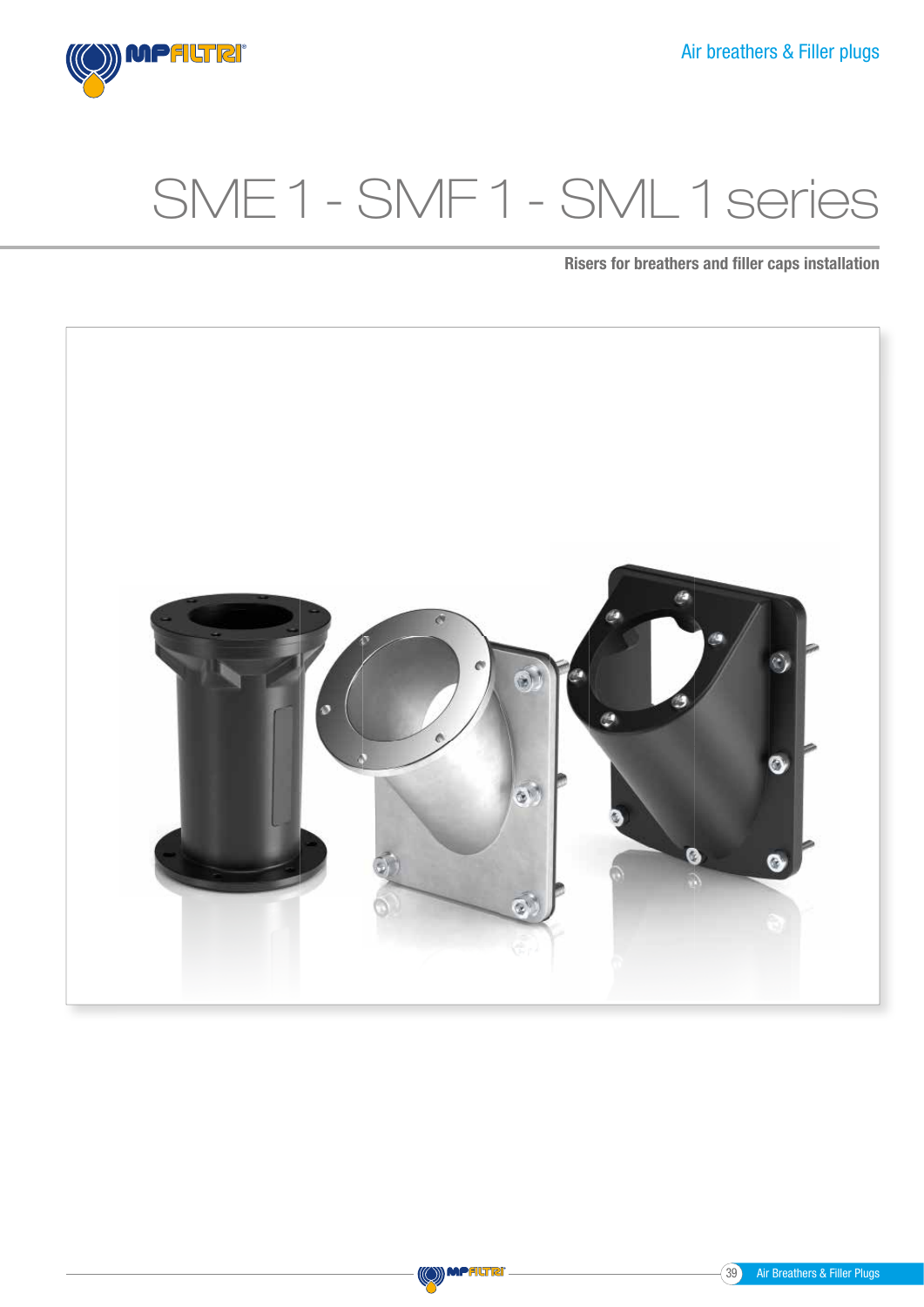# 1E1-SMF1-SML1 GENERAL INFORMATION

### Technical data

| Air breathers & Filler plugs<br>Risers for breathers and filler caps installation                                                                                                                                                                                                                                                                                                                                                                                                                                                               | <b>Materials SME</b><br>- Body: Polyamide<br>- Seals: NBR                                                                                                                                                                                                                          |
|-------------------------------------------------------------------------------------------------------------------------------------------------------------------------------------------------------------------------------------------------------------------------------------------------------------------------------------------------------------------------------------------------------------------------------------------------------------------------------------------------------------------------------------------------|------------------------------------------------------------------------------------------------------------------------------------------------------------------------------------------------------------------------------------------------------------------------------------|
| SME/SMF/SML are ranges of risers for installation of the breathers<br>and filler caps in any place on the tank.<br>They make the maintenance operation easy and fast.<br><b>Available features:</b><br>- SME: vertical riser made of polyamide for polyamide tanks,<br>mainly used in the mobile machines<br>- SMF: sloping riser made of polyamide for polyamide tanks,<br>mainly used in the mobile machines<br>- SML: sloping riser made of aluminum for metal tanks, mainly used in<br>the industrial equipment and heavy-duty applications | - Screws: Galvanized steel<br><b>Materials SMF</b><br>- Body: Polyamide<br>- Seals: NBR<br>- Screws: Galvanized steel<br><b>Materials SML</b><br>- Body: Aluminium<br>- Seals: NBR<br>- Screws: Galvanized steel<br><b>Temperature</b><br>From -25 $\degree$ C to +100 $\degree$ C |
|                                                                                                                                                                                                                                                                                                                                                                                                                                                                                                                                                 | Weight<br>SME<br>$0.250$ kg<br><b>SMF</b><br>0.325 kg<br><b>SML</b><br>0.380 kg<br><b>SMF</b><br><b>SML</b>                                                                                                                                                                        |

### Designation & Ordering code

| <b>COMPLETE ADAPTER</b> |                          |                  |        |      |  |                        |      |   |  |   |  |            |
|-------------------------|--------------------------|------------------|--------|------|--|------------------------|------|---|--|---|--|------------|
| <b>Series</b>           |                          |                  |        |      |  | Configuration example: | SMF1 | М |  | A |  | <b>P01</b> |
| SME1                    | Polyamide vertical riser |                  |        |      |  |                        |      |   |  |   |  |            |
| SMF1                    | Polyamide sloping riser  |                  |        |      |  |                        |      |   |  |   |  |            |
| SML1                    | Aluminium sloping riser  |                  |        |      |  |                        |      |   |  |   |  |            |
|                         |                          |                  |        |      |  |                        |      |   |  |   |  |            |
| <b>Connections</b>      |                          |                  |        |      |  |                        |      |   |  |   |  |            |
| M                       | Metric screws            |                  |        |      |  |                        |      |   |  |   |  |            |
| U                       | <b>UNC</b> screws        |                  |        |      |  |                        |      |   |  |   |  |            |
| <b>Seals</b>            |                          |                  |        |      |  |                        |      |   |  |   |  |            |
| A                       | NBR                      |                  |        |      |  |                        |      |   |  |   |  |            |
|                         |                          |                  | Series |      |  |                        |      |   |  |   |  |            |
| <b>Execution</b>        |                          | SME <sub>1</sub> | SMF1   | SML1 |  |                        |      |   |  |   |  |            |
| <b>P01</b>              | MP Filtri standard       |                  | ٠      | ٠    |  |                        |      |   |  |   |  |            |
| <b>P02</b>              | Standard without logo    |                  |        |      |  |                        |      |   |  |   |  |            |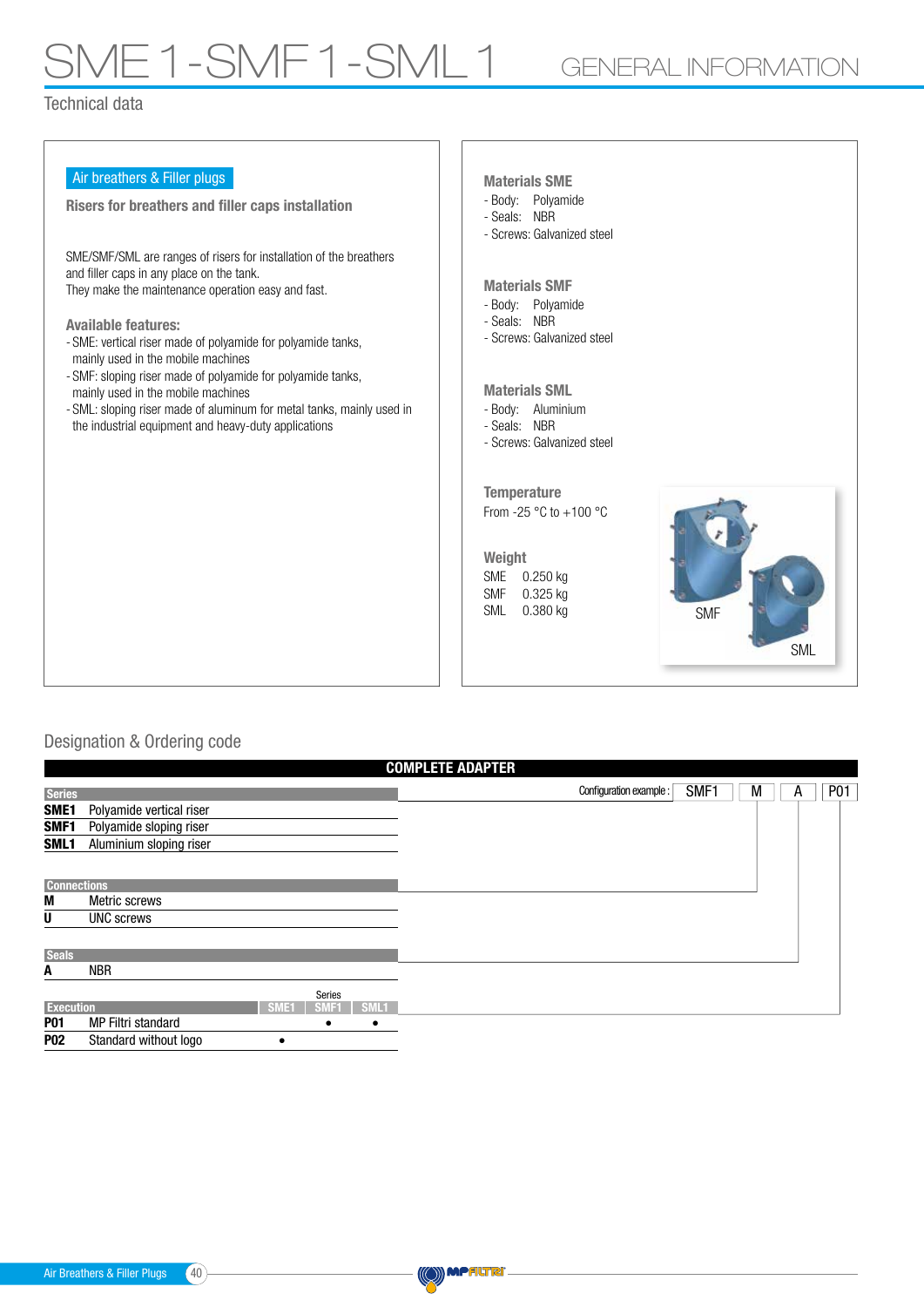### SME 1-SMF 1-SML 1

Dimensions